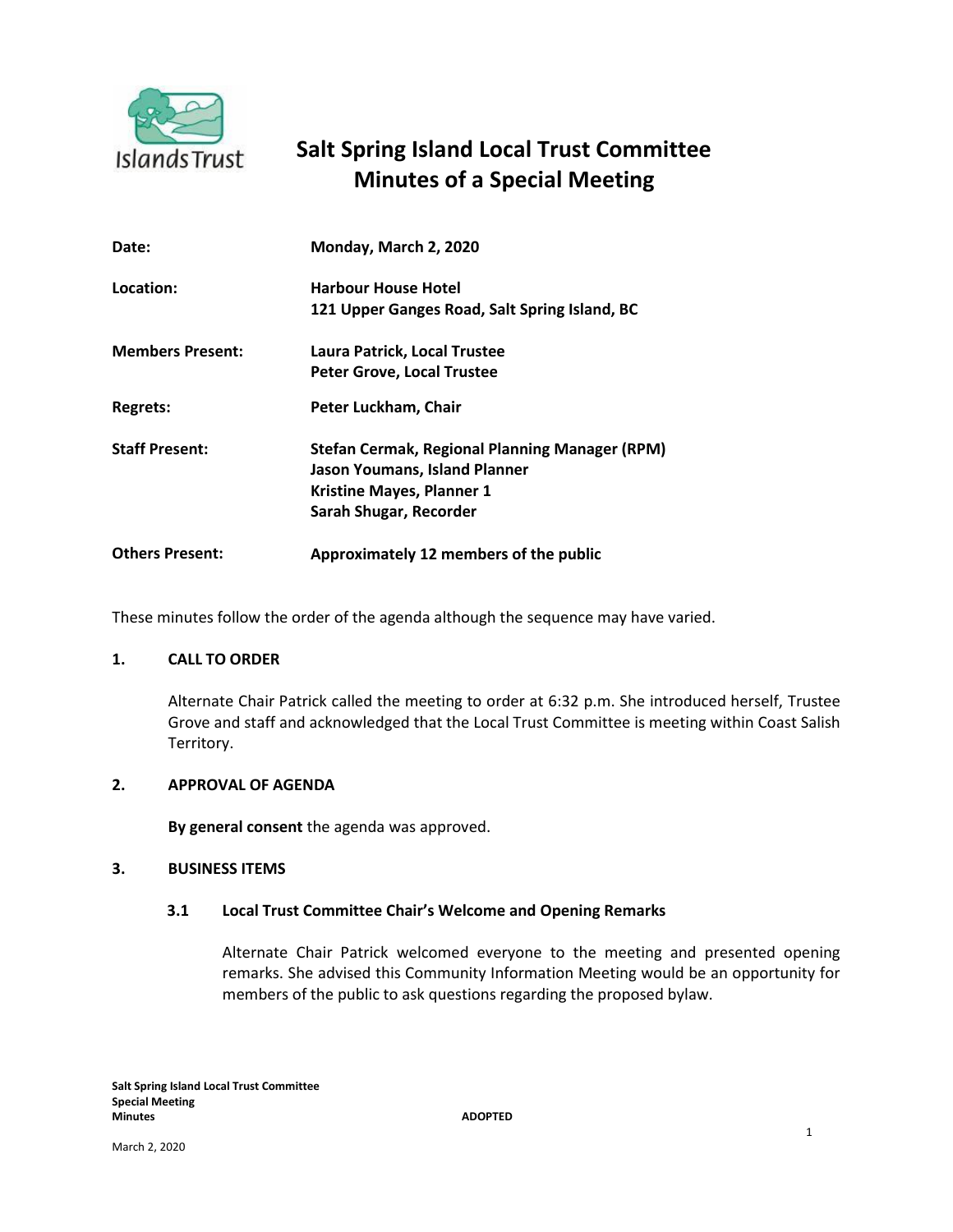# **3.2 Planner Presentation on Salt Spring Island Bylaw No. 471 Temporary Use Permits for Residential Uses**

Planner Youmans presented an overview of proposed Salt Spring Island Local Trust Committee Bylaw No. 471. Proposed Bylaw No. 471 would amend the Salt Spring Island Official Community Plan to allow the Salt Spring Island Local Trust Committee to issue Temporary Use Permits for residential uses. Planner Youmans presented the following highlights:

- **Proposed Bylaw No. 471 was last considered by the Salt Spring Island Local Trust** Committee in 2014 and staff are recommending a number of amendments to simplify the bylaw and bring it in line with the intent of Temporary Use Permitswhile helping address the Island's housing needs.
- **Proposed Bylaw No. 471 would provide opportunities to use Temporary Use Permits** to provide staff housing for local businesses and services, and potentially to permit tiny homes on wheels on residential properties. Under the proposed amendments, the Salt Spring Island Local Trust Committee would retain the ability to consider other temporary residential forms such as temporary full-time residential use of secondary suites and seasonal cottages.

## **3.3 Bylaw Workshop**

The meeting moved into a workshop format at 6:50 p.m. The members of the public and Trustees moved into roundtable discussions regarding proposed Bylaw No. 471. Each table was presented with a booklet containing three exercises. Planner Youmans introduced the following three exercises: Exercise 1: "Proposed Bylaw No. 471 contains the following guidelines about the types of residential use Temporary Use Permits that could be issued"; Exercise 2: "Proposed Bylaw No. 471 contains the following guidelines about proving adequate potable water and sewer servicing as part of a residential use Temporary Use Permit application" and Exercise 3: "Proposed Bylaw No. 471 contains the following general guidelines for residential Temporary Use Permits".

The attendees continued discussions in the roundtable groups.

## **3.4 Town Hall**

The town hall opened at 7:20 p.m.

A member of the public asked for clarification regarding the Temporary Use Permit application process and whether the application would be advertised in the newspaper. The member of the public asked if the details of the Temporary Use Permit would be included in the Temporary Use Permit notice and provided a hypothetical situation such as the property owner would like to rent out a recreational vehicle to a registered nurse who has applied for a job at the Lady Minto Hospital.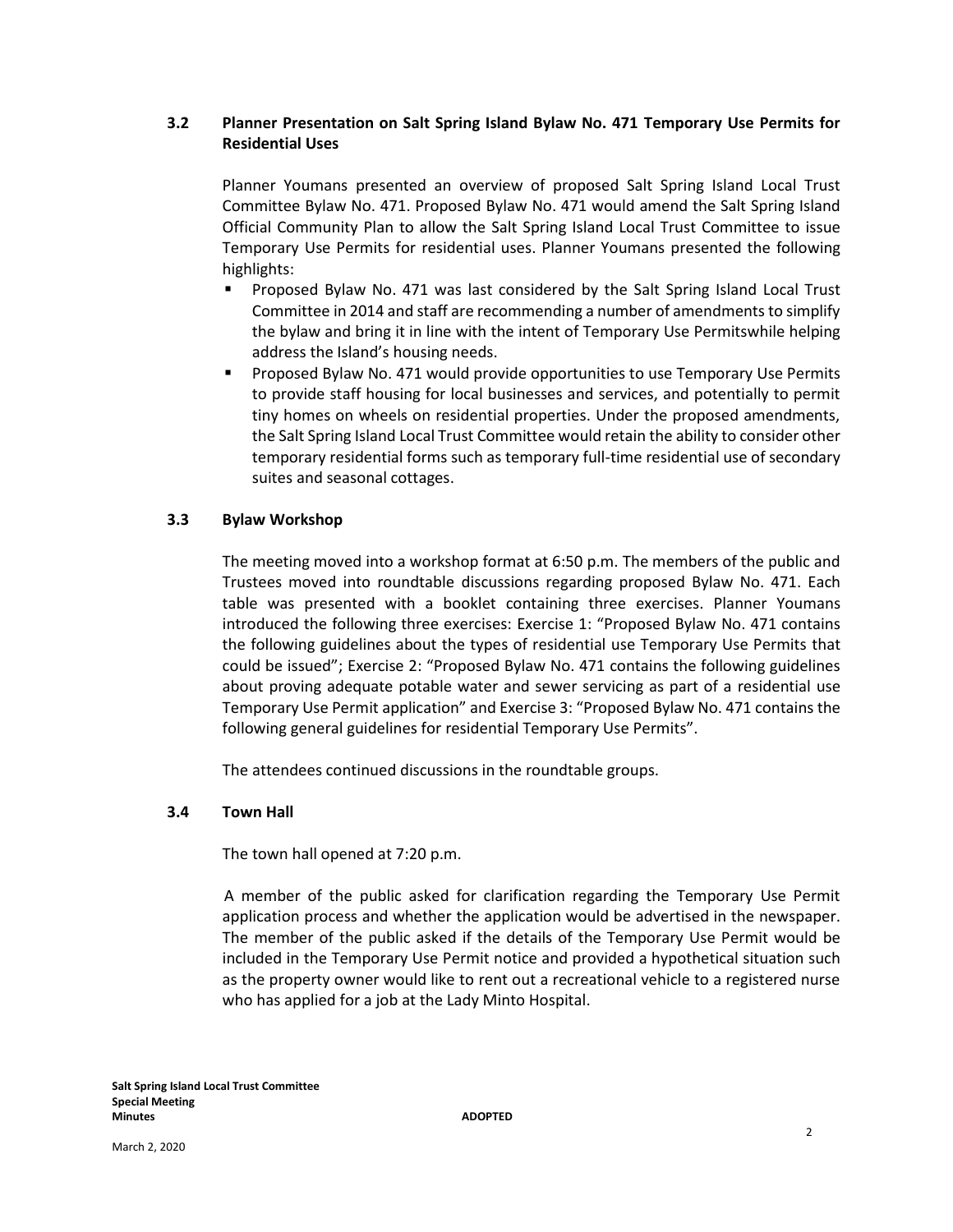Planner Youmans reported the application would be submitted at the Islands Trust office and the application would be assigned to a planner. The owners of all properties within 100 meters radius of the subject property would be notified regarding the application and would have the opportunity to comment. A notice of the Temporary Use Permit application would be advertised in the Driftwood newspaper and would include only the basic, relevant information. A staff report would be presented to the Salt Spring Island Local Trust Committee and the Salt Spring Island Local Trust Committeewould make a decision regarding the application. Planner Youmans reported the Temporary Use Permit would be issued based on the use of the dwelling and not based on who would use the dwelling.

A member of the public asked if all Temporary Use Permit applications would be advertised in the newspaper.

Planner Youmans reported all Temporary Use Permit applications would be advertised in the newspaper. The Temporary Use Permit application fee is \$1,100 and part of the application fee is to cover the cost of the advertisement in the newspaper. Staff is reviewing whether the Temporary Use Permit application fee could be reduced for residential uses.

A member of the public expressed concern regarding the risk of submitting an application that could be denied. The member of the public suggested that there should be a list of criteria where Temporary Use Permits for residential uses would not be allowed.

Planner Youmans reported that Bylaw No. 471 contains a list of land use designations where Temporary Use Permits could be considered. Staff would advise an applicant if there is a major obstacle early in the process.

A member of the public asked if there is a list that states where Temporary Use Permits would not be permitted.

A member of the public asked why Temporary Use Permits are permitted in the Parks and Reserve land use designation.

Planner Youmans reported Parks and Reserve is included due to commercial activity such as Farmers Markets.

A member of the public asked what the goal of implementing this bylaw is, and whether there is a definition of affordable housing. The member of the public asked if there is a way to enforce the use of the dwellings for affordable housing and what size of property would the dwellings be permitted.

Planner Youmans reported the purpose of proposed Bylaw No. 471 is to enable the Local Trust Committee to issue Temporary Use Permits for residential use. Currently Bylaw No. 471 does not specify that permits should only be issued for affordable housing. There is

March 2, 2020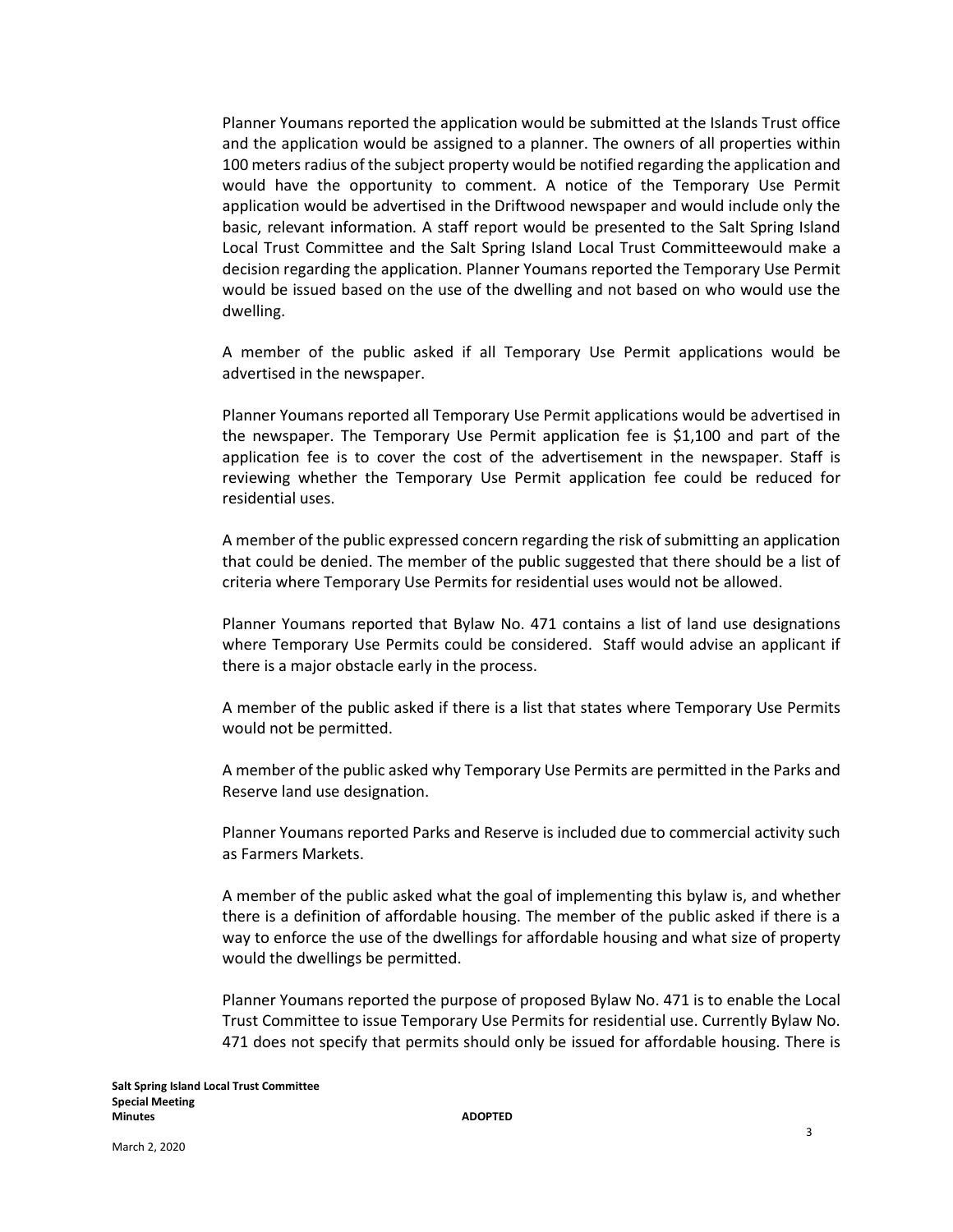no minimum property size and there is a guideline that states the Salt Spring Island Local Trust Committee should only consider one temporary residential unit per property.

A member of the public expressed support for protection of water bodies such as Fulford Creek, protection of the Coastal Douglas-fir zone and climate emergency considerations. The member of the public expressed concern regarding additional driveways to service the dwellings and associated impacts such as land clearing and impacts to watersheds. The member of the public expressed support for limiting the location of the dwellings in areas that are already cleared to prevent more tree cutting.

Planner Youmans advised there could be a guideline that states Temporary Use Permits for residential uses should not require a secondary driveway to service the dwelling, or the Salt Spring Island Local Trust Committee could require that no new driveway be constructed to service a temporary residential dwelling.

A member of the public expressed concern regarding impacts of driveway construction including damage to ecosystems.

A member of the public asked whether there are any properties on Salt Spring Island that are permitted to have a suite and a cottage. The member of the public expressed concern that a property owner could apply for a building strata subdivision. The member of the public asked how many Temporary Use Permits for residential uses could be allowed on a property.

Planner Youmans reported that the number of dwellings permitted on a given property by Temporary Use Permit would be at the discretion of the Salt Spring Island Local Trust Committee.

A member of the public asked how the concept of water fits into the proposed bylaw.

Planner Youmans reported if a property is within a community water service area such as North Salt Spring Waterworks District, the water service area must provide confirmation that water would be provided for the dwelling.

Trustee Patrick advised North Salt Spring Waterworks District has indicated they would allow a separate dwelling such as a cottage to be serviced by a groundwater well within North Salt Spring Waterworks District.

A member of the public asked who is responsible for the quality of well water.

Planner Youmans reported Island Health regulates drinking water.

A member of the public requested the contact information for Island Health.

March 2, 2020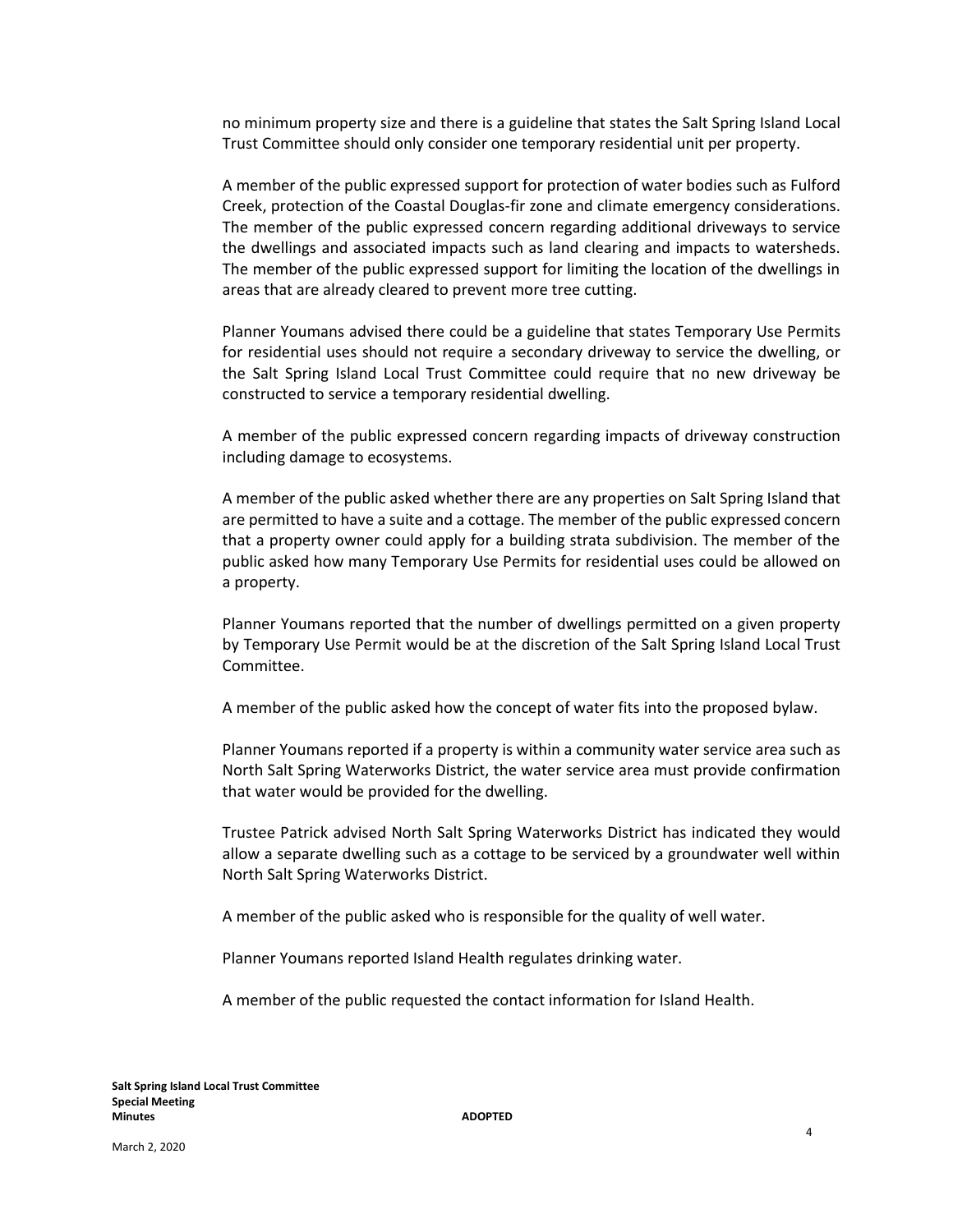A member of the public expressed concern that there is an assumption that the community water service areas have the data necessary to determine whether there is capacity to provide water to new dwellings. The member of the public advised the Vortex project has requested to be included in the Fulford Water Service Area and the capacity of the Fulford Water Service Area is not known. The member of the public asked if the Salt Spring Island Local Trust Committee could overrule Fulford Water Service Area decisions.

A member of the public expressed concern that the aquifer in the Bullock Lake/Cedar Lane area already has water quantity issues.

Planner Youmans advised other islands have guidelines such as an applicant must demonstrate that there is an adequate amount of water for the proposed use.

A member of the public asked how proposed bylaw addresses population density.

Planner Youmans reported proposed Bylaw No. 471 does not address how many people can occupy a dwelling unit.

There was discussion regarding the water quantity guidelines.

Planner Youmans reported the British Columbia guideline for rural residential water systems is 230 liters per day, per person. The proposed bylaw includes a water quantity guideline of 680 liters per unit, per day that is based on the seasonal cottage regulations in the Salt Spring Island Land Use Bylaw.

A member of the public asked if the proof of water has to be shown year round including drought months.

Planner Youmans reported proof of water regulations in the Land Use Bylaw and Official Community Plan do not indicate when a pump test must be done. However, provincial documents may offer some guidance.

A member of the public expressed support for sustainable methods for dealing with sewer and septic. The member of the public expressed support for the number of dwellings to correspond to the size of the property and that landscaping should be considered. The member of the public suggested plannersshould be able to figure out how many dwellings would be appropriate on a property.

A member of the public advised that water availability is the limiting factor for development on Salt Spring Island.

A member of the public asked if BC Hydro has indicated the maximum level of power that can be provided to Salt Spring Island. The member of the public expressed concerns regarding all of the demands on BC Hydro including increased density, cannabis productions, electric vehicles and electric ferries.

March 2, 2020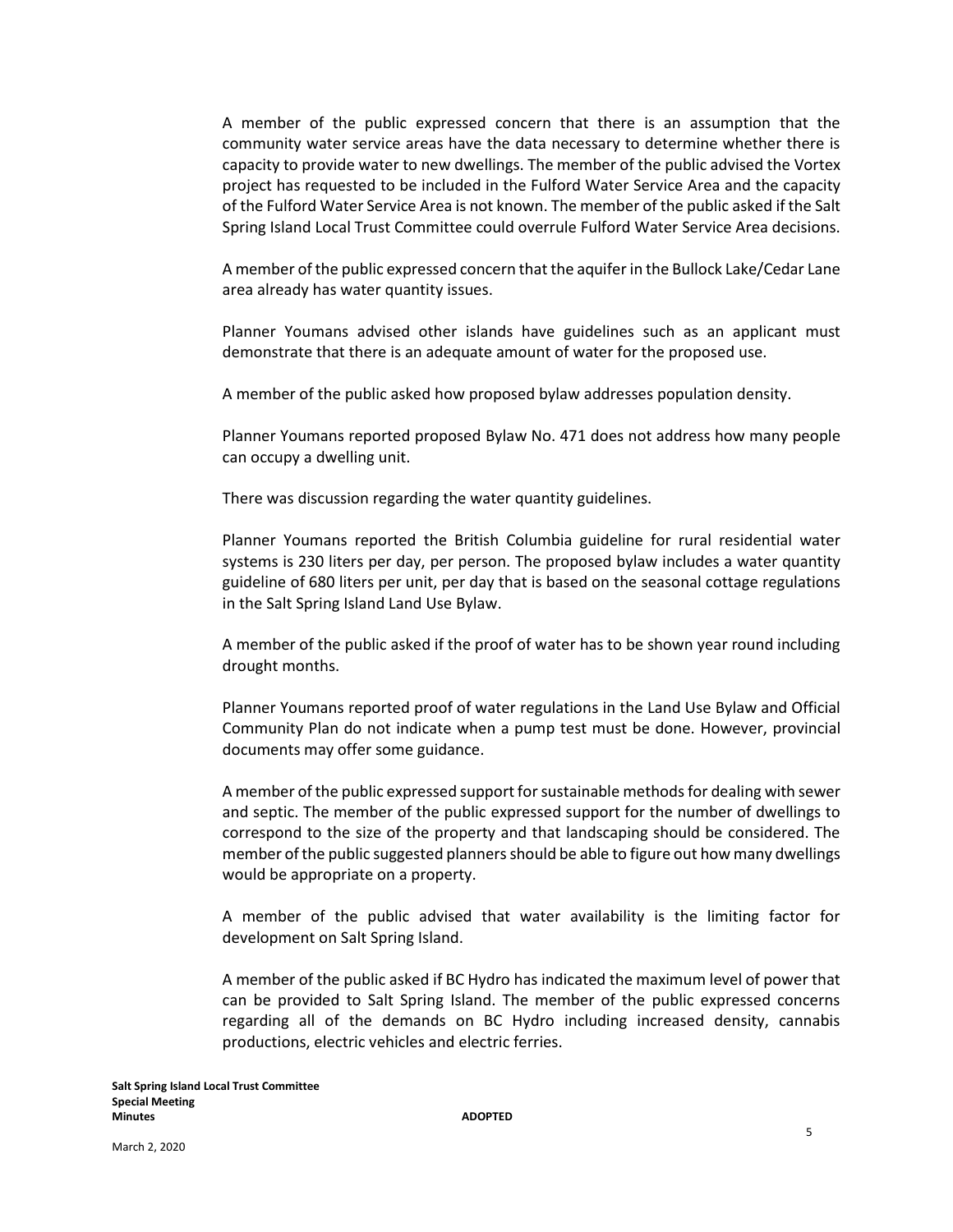A member of the public expressed concern that the temporary residential dwellings could be used for Short Term Vacation Rentals and asked how the Salt Spring Island Local Trust Committee will ensure that the dwellings will provide housing for Island residents.

A member of the public advised providing housing for a nurse or teacher would directly affect the wellbeing of Island residents.

A member of the public asked how the Salt Spring Island Local Trust Committee would ensure that the temporary residential dwellings are not used as Short Term Vacation Rentals.

Planner Youmans reported bylaw enforcement is a complaint-based system.

A member of the public expressed support for regulating the dwellings for fire safety and asked whether Salt Spring Island Fire Rescue is willing to provide safety inspections. The member of the public expressed concerns regarding whether the bylaw would encourage people to live in unsafe conditions.

Planner Youmans reported Salt Spring Island Fire Rescue has indicated they do not have the capacity to provide fire safety inspections for temporary residential dwelling units although they could provide a fire safety regulations checklist for property owners to selfassess. Property owners must comply with BC building code regulations if the unit is considered a residential building under the building code.

A member of the public asked who is responsible if a groundwater well is contaminated, or a groundwater is overdrawn as a result of a dwelling permitted by the proposed bylaw.

A member of the public expressed concerns that there is very little enforcement from agencies regarding fire risk, riparian area violations, and environmental risks and that most bylaw infractions continue for long periods of time.

A member of the public advised that there is a "first in time" policy for groundwater wells and recommended that property owners register their groundwater wells. The member of the public asked if showers and bathtubs are permitted in accessory buildings.

Planner Youmans reported showers and/or bathtubs are not permitted in accessory buildings.

A member of the public asked how many additional dwellings are expected to result from proposed Bylaw No. 471 and if it will impact proposed Bylaw No. 512 – Affordable Rental Housing – Cottages.

Planner Youmans provided a summary of proposed Bylaw No. 512. The Salt Spring Island Local Trust Committee would monitor the number of applications for Temporary Use